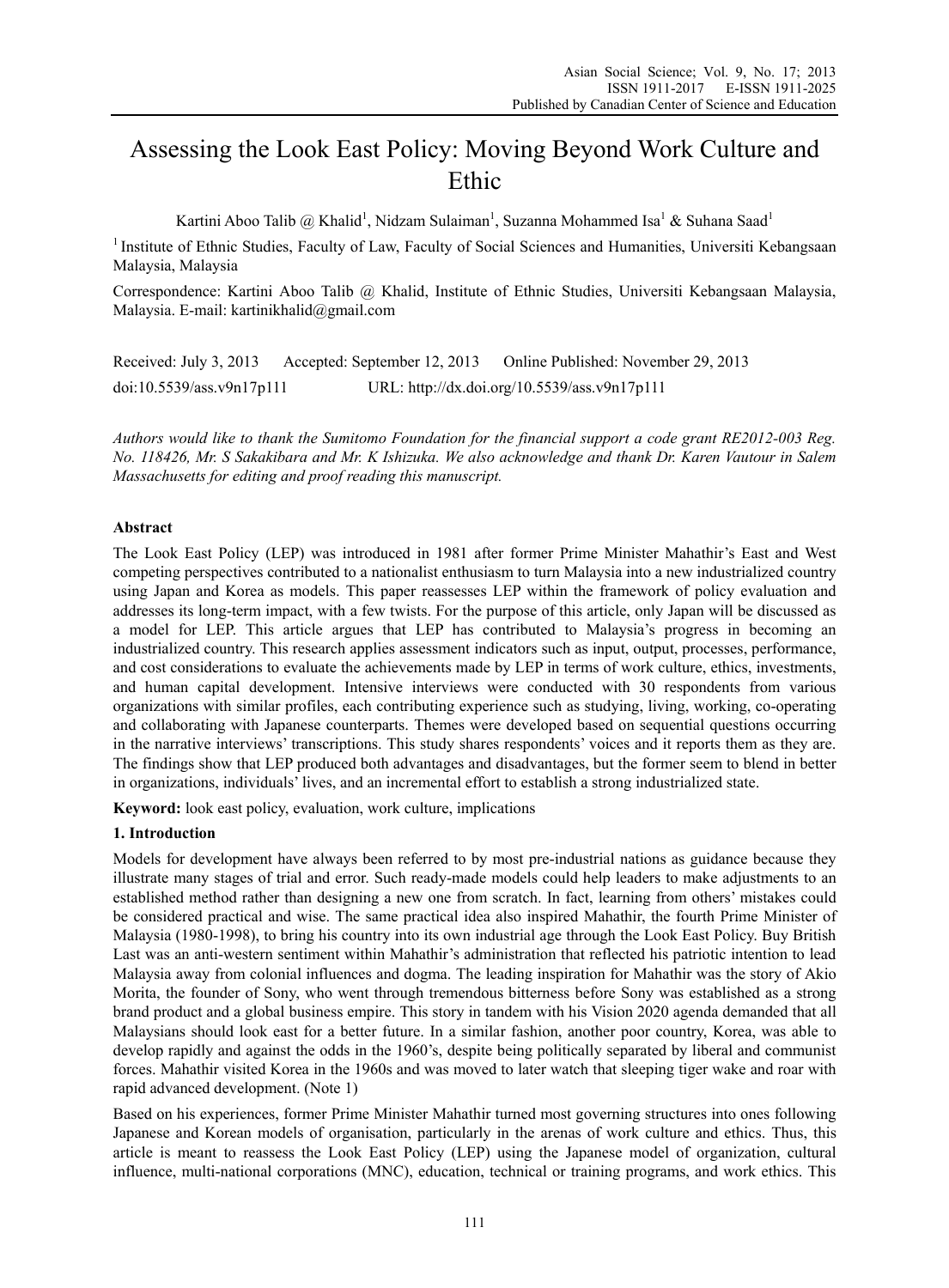reassessment may be the first phase of evaluating the LEP after thirty years of practice. Choosing to reassess the Japanese LEP model is determined by the availability of a research grant and the fact that Japan's influence and involvement in Malaysia has been more substantial than Korea's in terms of direct investments, financial assistance and loans, work culture and ethics, and educational programs.

Furthermore, reassessing the LEP through a policy evaluation framework allows for consideration of indicators such as input, output, processes, policy performance, and cost. Top down policy implementation explains the central roles played by the officials in a few governmental agencies in making the LEP a realized national agenda despite its absence of a policy blue print. Additionally, the policy evaluation framework highlights evidence that recognizes LEP as a successful policy as it contributes to changes in organizational work systems, both in public and private sectors, as well as individuals' work ethics.

#### **2. Methodology: Intensive Interviews and Themes**

This research applied a qualitative approach to gather the substantive impacts of LEP rather than assessing the size or scale of people's perceptions through surveys. Participation, observation and intensive interviews were employed. Observations were made on 12 (7 public and 5 private) organisations in Penang, Federal Territory Putrajaya, and Selangor. Of particular interest were their organisational charts, mission and operation statements, and actual practices. Thirty people in total voluntarily participated in intensive interviews. The sampling method for selecting the private and public agencies was random while selecting respondents for intensive interviews was a snowball sample, with the sample size gradually increasing due to personal recommendations. A common criteria that all respondents had was their direct experiences with Japanese counterparts: either they formerly were students at the Japanese varsities, formerly or presently living in Japan or working with a Japanese MNC, undergoing on-the-job training or technical skills enhancement in Japan, teachers enrolling in Japanese language learning programs, or government officials who were directly involved in formulating and implementing the LEP.

For this qualitative method, intensive interviews provided an excellent conversational analysis to capture how people construct their realities and highlight their points of view through description and explanation of their own experiences (Berger & Luckmann, 1967; Zimmermann & Wieder, 1970; Coulon, 1995; Taylor & Bogdan, 1998). The same list of open-ended descriptive questions was given to all respondents that enabled them to talk about favourable topics without structuring exactly what the responses should be. Free-flowing dialogue and an active probing technique were applied during the interviews. Furthermore, repeated face-to-face encounters were conducted to understand respondents' perspectives on their personal experiences with Japanese organisations and to understand the work ethics and cultures that have been accepted and incorporated into their daily lives. Interview statements were taped and transcribed.

Themes and unifying concepts were developed based on words and recurring conversational topics provided by respondents through statement comparison and analysis. Identifying themes, constructing typologies and relating different pieces of data to each other allowed this research to uncover the variability of factors associated with the Look East Policy. Informants' stories were cross-checked with one another and compared with agency documents such as employee attendance records, achievements, records of programs and training provided by the government for Malaysian students in Japan. Nevertheless, the results from this research will not be used for generalisation because this method may over- or under-represent findings.

#### **3. Discussions in the Past**

Several themes were present in previous studies on the Look East Policy that specifically addressed the Japanese model being applied in Malaysia: foreign assistance, Japan's profound interest in investments, the homogeneity of Japanese culture compared with Malaysia's complex plurality, and bilateral relationships between Malaysia and Japan. These themes emerged during data collection between the 1980s and 2007. Most of these observations were developed based on secondary facts and none presented a primary data source for understanding individual's standpoints and experiences on the impact of LEP. Thus this article means to go deeper in expounding the individual's experiences, perspectives, and emotions related to LEP.

Atarashi (1985) argues that Japan's interest in ASEAN (Association of Southeast Asian Nation) is genuine, ranging from trading to investments. Looking at ASEAN as new lands for investment is significant for the Japanese economy because efforts to open markets and to expand imports of manufactured goods would reduce trade friction with the United States and the European Community. Also debt risks and political instability in Southeast Asia cause Japan to focus on the need to revitalise these country's economics. Japanese technologies and management skills have reached a maturity level which now enables Japan to carry out its production activities in the developing countries that would be mutually beneficial. Thus, Atarashi (1985) further argues that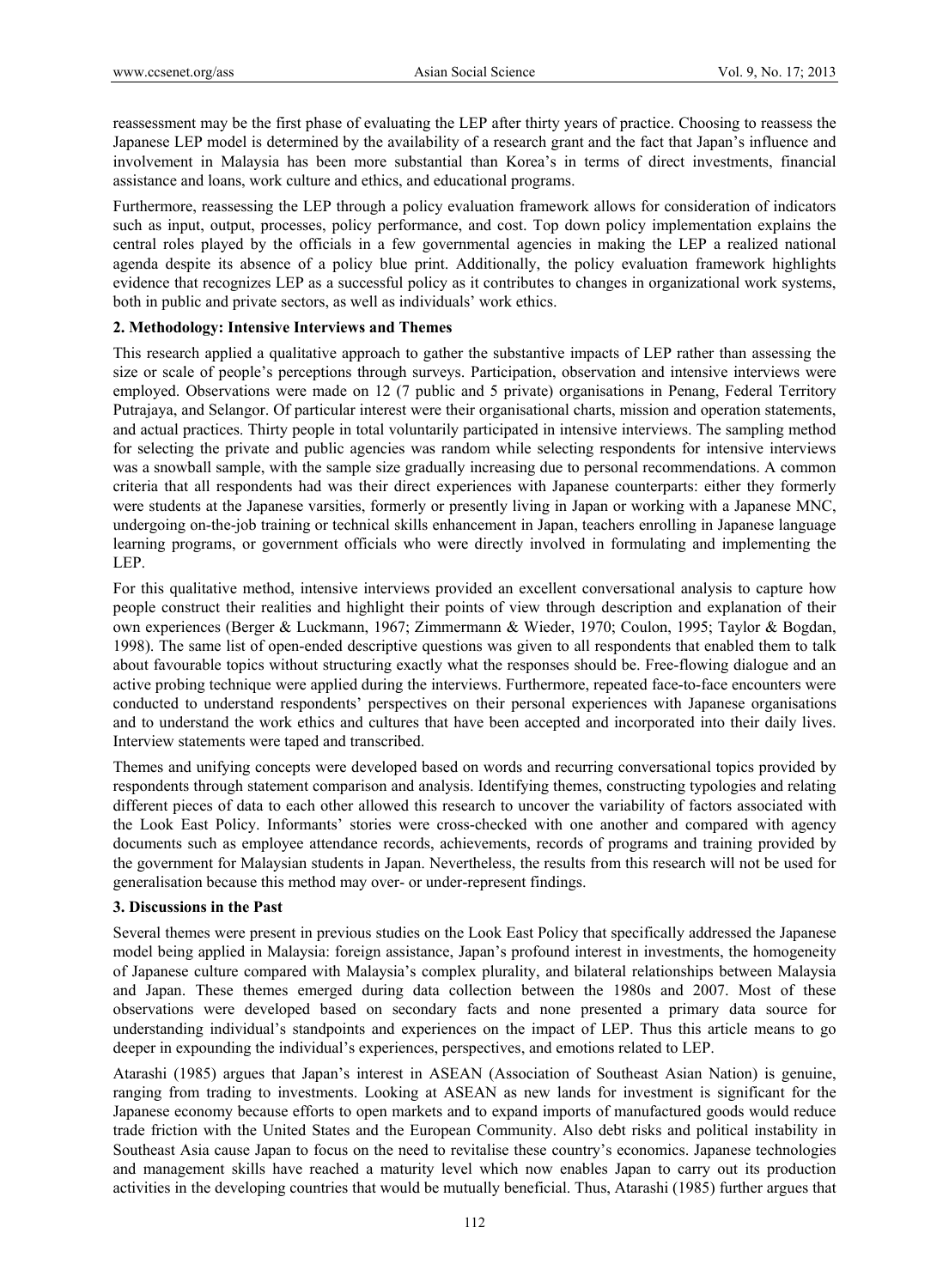each country in ASEAN has its own model of the Look East Policy without necessarily needing a blue print of it. Malaysia's LEP was initiated in the 1980s after Nakasone created a strong impression on Mahathir to firmly introduce LEP to help the nation develop rapidly using the Japanese model. Despite criticism of his personal denunciation of LEP, Mahathir led this nation to become a new industrialised country with a Japanese-inspired work culture.

Although Japan's Foreign Aid policy in international development is massive and substantial compared to most countries, Japan is not yet a leader (Rix, 1990). Japan is doing its best as a financial supporter in shouldering globalization responsibilities, but criteria to be the world leader must also include the possession of resources and politico-military superiority. Japan is carrying significant financial burdens in dealing with a number of developing countries as well as their needs for aid coupled with their domestic issues and risks. Such matters may dissuade investors from the West but Japan is able to accept their shortcomings and it continues to be supportive. Therefore, Japan's contribution is effective regionally, particularly in Southeast Asia (Note 2) due to its geopolitical convenience and rich resources. This strategy makes Japan the most reliable partner with Asian values and is seen as less manipulative, and perhaps more reliable in fostering and leading regional development accordingly. Concerns about international manipulation were one of the reasons that urged Mahathir to reject the financial assistance package from IMF during the Asian financial crisis in 1997-1998 and redirected its financial dependence to Japan.

Furuoka et al. (2007) and Furuoka (2003) comprehensively expounded the issues of Japanese foreign aid policy, particularly Japan's Official Development Assistance (ODA) program to Malaysia that is prominent and vital for Malaysian development. Malaysia is the fourth largest recipient country under this program. Japan is the largest trading partner to Malaysia and its financial aid has benefited Malaysians in many ways including job opportunities, venues for technology transfer, and investments of more than USD 3.314 billion between the years of 1995-2000. Furthermore, under the New Miyazawa Initiative, the Japanese government provided funds for human development programs to improve knowledge and skills through education. Under the LEP, scholarships are given to Malaysian students to pursue their studies in Japanese varsities. In the HELP II program, engineers are trained in Malaysia first and are later sent to Japan for advanced courses and training. Although the intention of this policy is a clear way for Japan as to assist in the development, security and prosperity of the international community, the ODA has been criticized by the Japanese because of its increased tax burden its citizens at home. As a matter of fact, Hook and Zhang (1998) argue that the Japanese government is reviewing its foreign aid policy and would use this instrument strategically to promote its own economic revival.

Khadijah (2004), Lee (2004) and Zielinksi (1998) criticize that LEP has been far from successful in turning Malaysians toward Japanese values of strong work ethics including punctuality, consensus, and loyalty. Malaysians are finding the Japanese model too robust and difficult to be implemented easily. Many Malaysians are lacking those qualities and are hampered by old fatalistic mindsets. In addition, the Japanese models of business practices related to trade relations, such as the *sogo soshas* principle and the *gakubatsu* bond, are difficult to achieve in a multiethnic superstitious society; in-house unions and system operation preferences are viewed as unfit for Malaysians. Furthermore Malaysians argue that a pro-Japan orientation does not help to promote the Malay or the indigenous participation in entrepreneurial activities. For instance, out of 1200 students sent to Japan, only 12 managed to be successful in entrepreneurship (News Strait Times, 1997). The above authors speculate that even without a formal policy of looking east, Japan would still have invested in Malaysia as new markets of supply and demand that would reciprocally benefit Japan and its counterparts. It is all about capitalism, money and nothing more.

Despite these unaccomplished goals of LEP, Furuoka (2007) argues that Japanese investors' high degree of pragmatism has encouraged Japan to support Asia even when Asia was at its most vulnerable financial crisis in 1997-1998. Furuoka (2007, p. 510-512) adds that Japanese rescue packages managed to empower Asia, particularly Malaysia, to rally after the crisis and to ensure that human capital development would be sustainable for the foreseeable future. For example, a loan of \$137 million enabled 1,400 Malaysians to study in Japan during the crisis of 1998-1999 and another injection of \$75 million was allocated for scholarships for Malaysians enrolled in engineering and science courses provided under the Japanese Higher Education Loan Fund II. In fact, Japanese MNCs have demonstrated a long-term commitment to Malaysian subsidiaries over decades including Sony, Hitachi, and Matsushita-Panasonic. Continuous Japanese investments in Malaysia have enhanced the nation in several ways including job opportunities, urban development, human capital development, and the bilateral balance of power between Japan and Malaysia.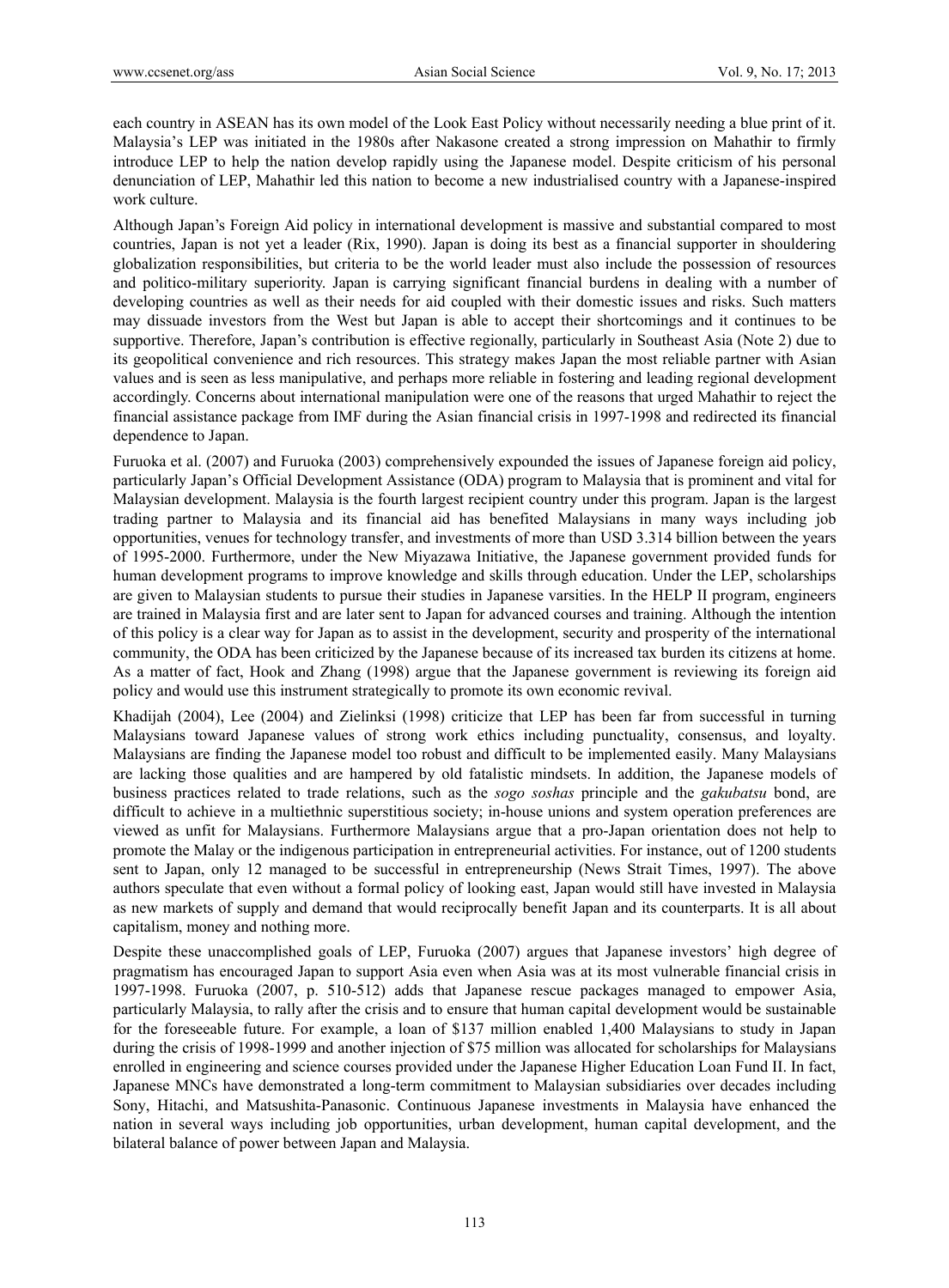#### **4. The Look East Policy: A Policy Evaluation**

Policy cycles are composed of five distinct stages that foster understanding: acceptance, formulation, decision, implementation and evaluation (Howlett & Ramesh, 1995). Each different stage involves several scholarly views that can be carefully explicated to provide a complete understanding of each stage from the definition to the mechanism and factors that contribute to influencing the outcome. Each stage is connected to another and the evaluation processes usually happens after years of implementation of a policy. Ample time should be given for a policy to develop, grow, and mature. An evaluation process may or may not be necessary only when a public problem has emerged. Most of the time an evaluation is a necessary process to demonstrate whether or not an implemented policy is producing positive outcomes.

Majone (1988) argues that assessing policies is a challenging work. To develop a method of assessment is not simply expressing judgment of pass or fail; it must be able to emphasize the learning and adaptive mechanisms that help improve the policy over time. The purpose of policy evaluation as noted by Weiss (1998) is a way of increasing rational policy making, wherein a policy that produces positive outcomes should be expanded and one that produces negative or ineffective outcomes should be dissolved or abandoned. In fact, a report or information from an evaluation process could always be used to design program activities that are more innovative and effective for the public.

Policy evaluation consists of assessing an ongoing public policy or program empirically to see whether or not that policy or program is able to attain its actual stated objectives (Nachmias, 1995; Howlet & Ramesh, 1995). The indicators that apply to assessing a public policy or program including inputs, outputs, performance comparisons, costs, and the process or procedures in delivering the policy or program (Howlett & Ramesh, 1995; Mayne & Hudson, 1992; Peter, 1992; Palumbo, 1987; DeLeon, 1983). These indicators have been utilized to varying degrees by different governments around the world, limited primarily by level of sophistication and comprehensiveness of the assessing reports. Therefore, this research evaluates LEP using indicators such as inputs, outcomes, policy performance, processes and costs as they impact individuals and the nation of Malaysia as a whole.

#### **5. A Policy Assessment: Achievements, Processes, and Impacts**

In applying the assessment indicators, the first indicator is inputs. Within this context, input is the efforts made by state actors to realize and achieve the policy objectives. The establishment and introduction of LEP in early 1980s looked more toward a national agenda than a blue print policy. Former Malaysian Prime Minister, Mahathir Mohamed, initiated and implemented LEP and was very patriotic in his thinking about national development being achieved within the LEP model and perspectives relative to western ideas of modernization. The LEP was sanctioned as a policy by Mahathir to promote the idea that the whole nation should be obliged to move forward after this fashion. The primary objective of LEP was straight-forward emulation of Japanese work culture and ethics that could help to prepare the society for industrialization. Secondly, LEP would signal Japanese investors and industries that Malaysia's commitment was serious and could thus become a strong bilateral relationship based on the Japanese model that would advance local industries and modernization. Preparing the nation with Japanese work culture and ethics would provide better accommodation among Japanese investors towards minimizing the risk of dealing with the cross cultural complexity embedded in a plural society like Malaysia.

Furthermore, this straight-forward national agenda of LEP was actually a top-down policy implementation. The objectives of LEP were disseminated to all ministries including units and agencies, and the private sectors were encouraged to enter into business ventures with Japanese companies. The instructions from the Executive Office were bold and firm. Government and private sectors were strongly encouraged to look east when designing their own organizational systems and processes based on the Japanese models. Another bold step was to send Malaysian students to good varsities in Japan immediately after the LEP took effect in 1981. Thus budget allocations allowed for the first objective of LEP to be realized by developing social capital through academic and skills training. The incremental long-term impact has been profound in creating generations that have a firsthand experience in understanding and practicing Japanese culture and ethics. From 1982 through 2010 the LEP enthusiastically sponsored many Malaysian students in Japan. The Public Service Department (JPA), a government agency responsible for providing scholarships to study abroad, has sent out a total of 12,593 students to Japanese tertiary education institutions, and from these numbers a total of 3, 226 were undergraduate programs (Koda et al., 2011). While still ongoing, the number of Malaysian students studying in Japan has fluctuated due to individual preference, cost, and program availability.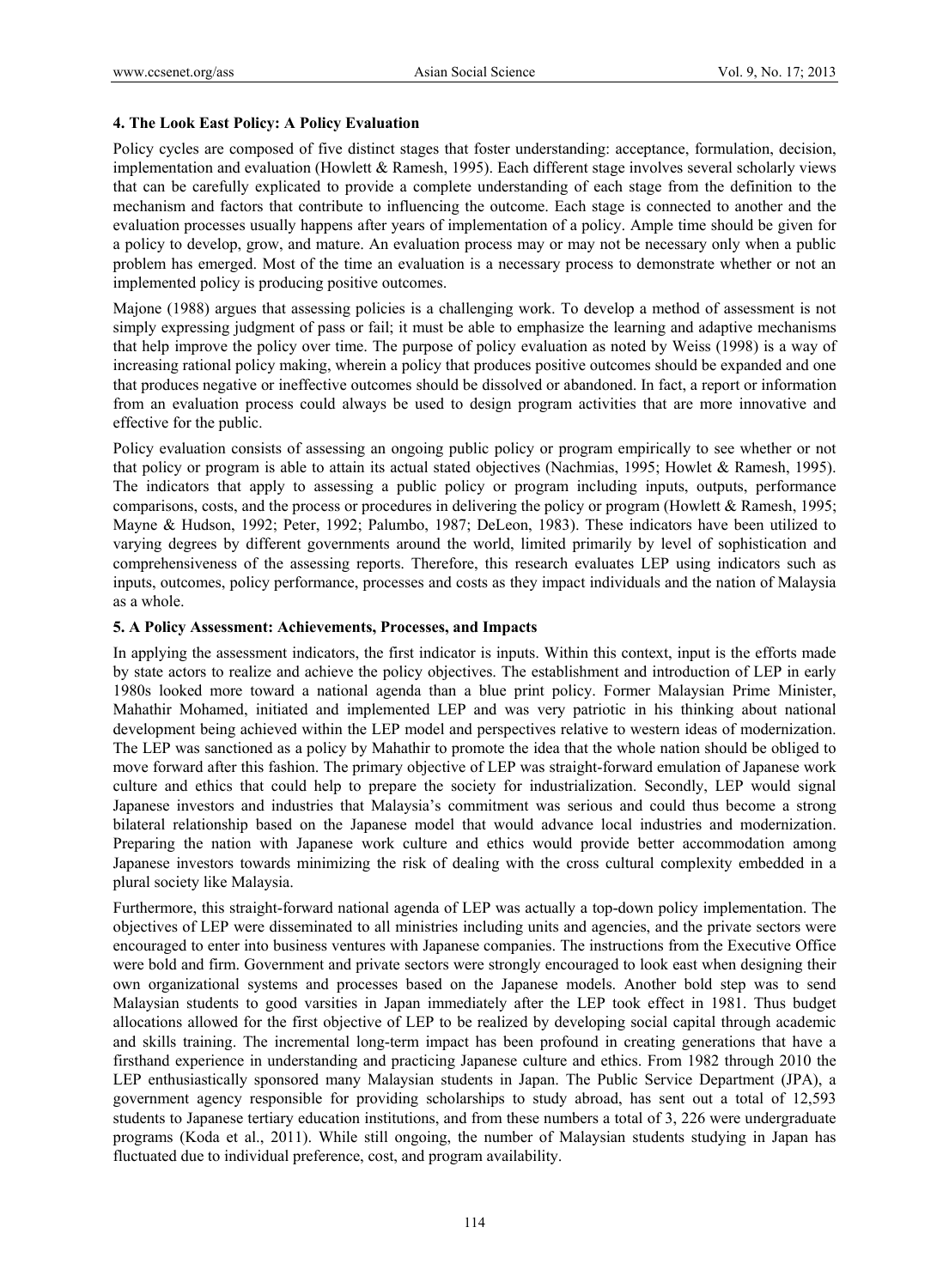Post-graduation employment is another objective achieved through LEP-sponsored higher education programs. Yoshiko, et al. (2011) cite that graduates receiving grants from the Higher Education Loan Project (HELP) have been employed in manufacturing sectors immediately following graduation and that since 2006 most HELP graduates were likely to stay in Japan due to the Japanese government's favorable immigration policy. Therefore, Yoshiko, et al. (2011) note that the LEP induces a strong preference for Japanese investors and FDI to see Malaysia as their favorite business location and that the Japanese financial assistance in education, especially ODA and HELP, has played a complementary role in the development of highly skilled human resources for the engineering and electronic industries that are the largest manufacturing companies in Malaysia.

The second indicator is the process applied in delivering the LEP by government agencies to the business and non-business communities. The Malaysian central government was the pioneer that initiated LEP to be adopted and implemented in both public and private sectors. The implementation process was not complex or cumbersome because of a strong concentration of power at the centre that simply dispersed its instructions as mandatory. The Executive branch was responsible for policy enforcement and all government agencies were obligated to implement it in a straight-forward, unchallenged manner. Public and private sector businesses were expected to incorporate LEP's two-fold objectives into their operating plans, sometimes without a proper blue print for implementation. Moreover Mahathir, as an authoritarian leader, chose LEP as his top priority and allocated a budget with the objective of mobilizing Malaysian resources towards an industrialized society by 2020 (Khoo, 1995; Milne & Mauzy, 1999; Wain, 2009).

The third indicator is the outputs or outcomes resulting from LEP that reflect its objectives. On one hand Khadijah (2004), Lee (2004), and Zielinski (1998) lament the Japanese model as unfit for Malaysians because they are still stuck in a fatalistic mindset. Khadijah (2004) was referring to the youth groups without proper qualitative or quantitative methods to account for such shallow accusation, exposing a flaw in that research design. Youth around the world share similar behavioral issues in most communities; with rushing adrenaline and hedonistic tendencies, they are quite unstable and used as an example of representing the entire Malaysian population. In fact, employed Malaysians tend to be educated, and bound to agency rules and work systems. Additionally, this research also rebutted Lee (2004) and Zielinski (1998) remarks of the unfit Japanese model because most public agencies in Malaysia are likely to utilize the 5S (Note 3), *kaizen*, *kanban* system, and JIT (Just-In-Time) in their daily operation. Two of several key performance indices used to evaluate workers are discipline and accountability. While the private sector expressed its independent model of operation, most companies are applying the 5S when it comes to managing files and documents. Moreover, the JIT and *kanban* system are applied in a way that would increase their productivity and quality. Other aspects such as loyalty and honesty are also included in their main emphasis and most private and public sectors agreed that these values reflect the LEP principles. Japanese elements are prominent and work well with organizational objectives and operations.

Furthermore, most respondents share a similar opinion that the 5S, *kanban*, and JIT systems have helped them manage their daily routine better than having an individual way of operating agency tasks, or no guideline at all. For the *5S* method, documents and files are updated every 6 to 12 months, making files systematic and easy to review and access at any time. In fact, waste is reduced tremendously and at a few operational stages redundancy and waste are eliminated completely. Moreover, Japanese work ethics emphasize respect, courtesy, discipline and efficient services to clients. Governmental or public sectors applying the *5S* method include the Ministry of Higher Education, Ministry of Education, Ministry of Health, Ministry of Human Resources, Department of Public Registration, Department of Public Services, Ministry of Women, Welfare and Rural Development, Department of National Treasury, and hospitals. Similarly private sectors including heavy industries such as Perodua, Proton and many local entrepreneurs also subscribe to this method.

The *kanban* system allows for each process in multiple stages to be checked and if there is a defect in a process, a person responsible for that particular task or station will be held accountable. A worker must fix the problem quickly in order to avoid the process from continuing to make a mistake at a different level of operation. In addition to the JIT system, it allows the manufacturing companies to streamline their entire operation and to maximize the use of resources with zero waste. With storage for possible future orders, it also encourages the industry to operate efficiently according to recorded orders for products. The supply of products is provided by confirmed demands from clients. Such practice works well in a few local manufacturing companies such as Perodua and Proton-DRB Hicom. The JIT system is a solid operating system that has been used by other western companies including IBM and Hewlett-Packard, albeit by different names such as direct flow manufacturing and output with zero stock (Aziz et al., 1988).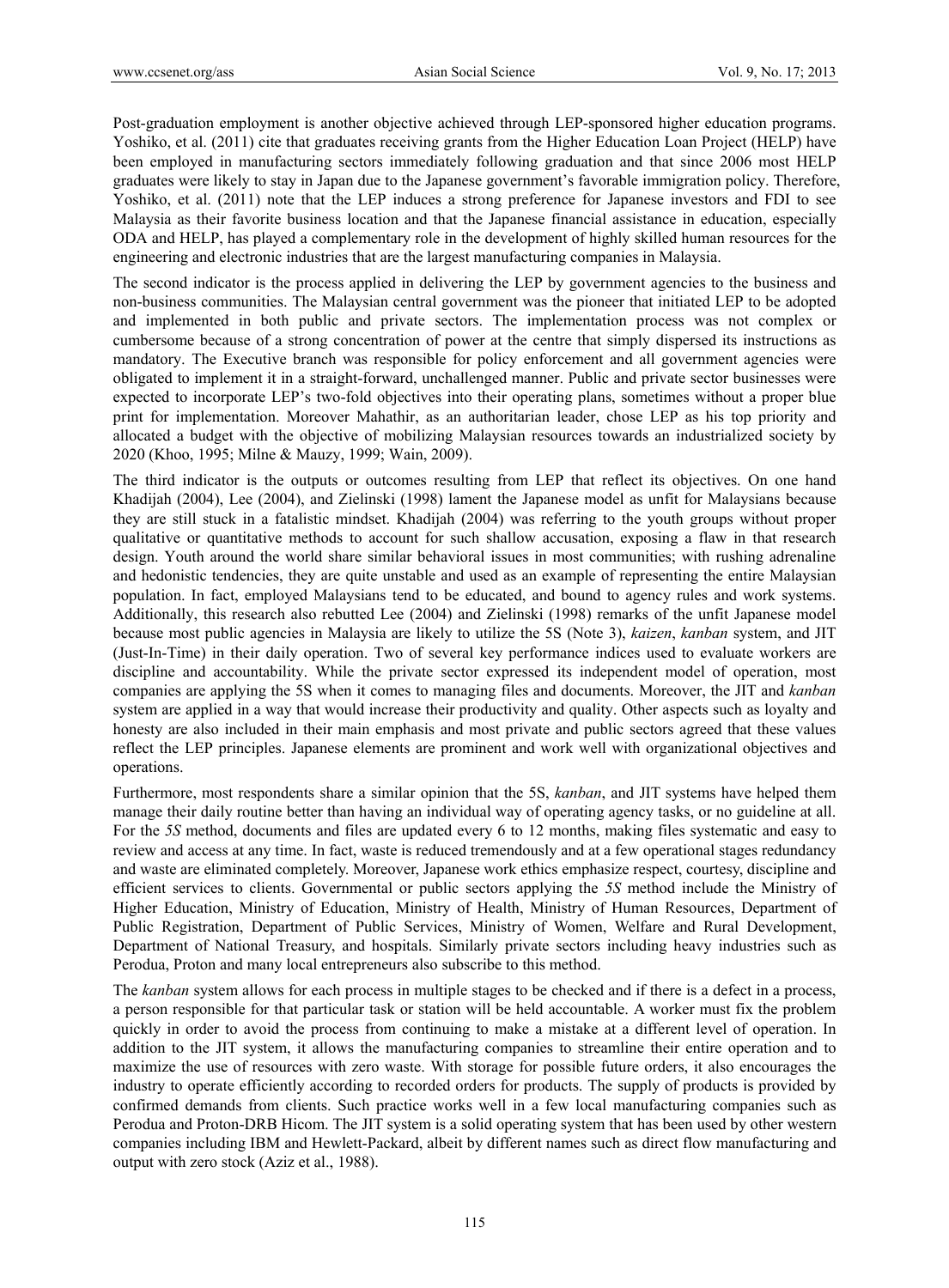Additionally, from individuals' experiences and standpoints, most respondents reveal that they keep the discipline, punctuality and accountability in their personal lives and ensure that these values are cultivated within their family and children. A few respondents express that the Japanese work ethics are something to strive for and to most Malay respondents these values conform with the high standards of the Islamic way of life. In fact when it comes to respect, hygiene, and honesty the Japanese managers and officers are the role models. Some respondents that have lived in Japan for many years express that the Japanese values seem to blend well with their own attitudes and actions. Many Malays have learned to keep self- disciplined, organized, and punctual when making appointments or attending meetings. They like to be detailed in executing their daily tasks, learning about the risks, finding solutions to avoid any unprofitable risks, or trying to overcome possible disadvantages at work. Japanese people appreciate standardized procedures in all processes, and the same appreciation is applied by most respondents and agencies in maintaining rules and regulations, and in following procedures strictly to avoid defects or damage.

A few respondents shared their adherence to tidiness principles to the extent of placing their shoes facing forward in Japanese fashion to facilitate ease of movement. Others kept the Japanese protocol of buying and selling items where a total quantity of items scanned is delineated for the customer together with the total amount. Written receipts are coupled with verbal confirmation of the exact amount of money a teller receives from a customer, putting the exact amount beside the machine, counting the change and confirming to a customer the total amount and change that the teller is rendering. Such details are designed to eliminate confusion between both teller and customer that sometimes occur when the exact amount of money that is given or received is in question. Malays studying in Japan have reported some life changing experiences that have inspired the younger generation to pursue honesty and good moral behavior, particularly teachers of high school science and Japanese language curricula.

Despite admiration for the Japanese values of integrity and discipline, a few respondents expressed their dislike of the hierarchical form of society that seems to favor the wealthy, allowing them to denounce people at the bottom economically, and particularly ordinary workers. A few respondents voice their dissatisfaction in dealing with their Japanese counterparts when a series of encounters with them showed that acknowledgement is only recognized to their boss or superior. Eye contact is only for superiors and no courtesy is shown to lower ranked employees even when they are meeting at the same table. The most silent and observant is the superior rank while the subordinates do most of the talking. Often such a scenario creates an uneasy feeling among them. Adding to that discomfort, their Japanese counterparts' extremely meticulous attitudes in striving for a risk-free business may run cross grain with them and demoralize more than inspire their feelings toward Japanese work culture.

The fourth indicator is assessing policy performance, including mapping the growth and increased investment, engagement and co-operation between Malaysia and Japan. The LEP may not be the main factor for Japanese investors to land their investment here, but the policy reflects the seriousness of the Malaysian government in pursuing its bilateral relationships with Japan. The advantages of cheap and skilled workers, incentive packages, stable political and social conditions, respect and hospitality of the host country fascinate Japanese investors and keep their economic favor and faith in Malaysia. Furthermore, increasing numbers of Malaysian workers educated in Japanese schools will sustain and enhance this win-win bilateral co-operation for years to come. Thus, Japanese work ethics and culture are becoming commonplace among Malays, and the domino effect will take place in the organizations and communities without the awkwardness of many transitions.

Md. Izwan (2012) and Saraswathi (2009) note that Japanese investments are substantial and positively growing in Malaysia. For instance from 1995 to March 2000, Japan invested a total of USD 3.314 billion in Malaysia. In 2008 USD 1.6 billion was spent with 60 projects approved, and between January and September 2009, the investment increased from USD 1.6 billion to USD 1.87 billion. Additionally, from 2011 until the present there have been more than 2,422 active manufacturing projects worth of US\$19.5 billion invested by Japan in Malaysia, making Japan the largest foreign investor in this country. (Note 4) Most Japanese investments are concentrated in manufacturing electronic products, non-metallic mineral products, petroleum-based products, chemical products, transportation equipment, and metal fabricated products. Such huge progressive investments from Japan show the element of trust and capability with which Malaysia is able to profitably reward Japan.

The final and foremost indicator is assessing the cost incurred from the LEP. Although assessing a program using this indicator might seem straight-forward and easy by calculating cost effectiveness and implementation, it is not absolute. In the case of LEP, it is difficult to access information from the Public Service Department, the Prime Minister's Office, and a few other government agencies that are also involved in implementing the LEP. These accounts are not subject to public scrutiny and the application of both the Official Secret Act of 1972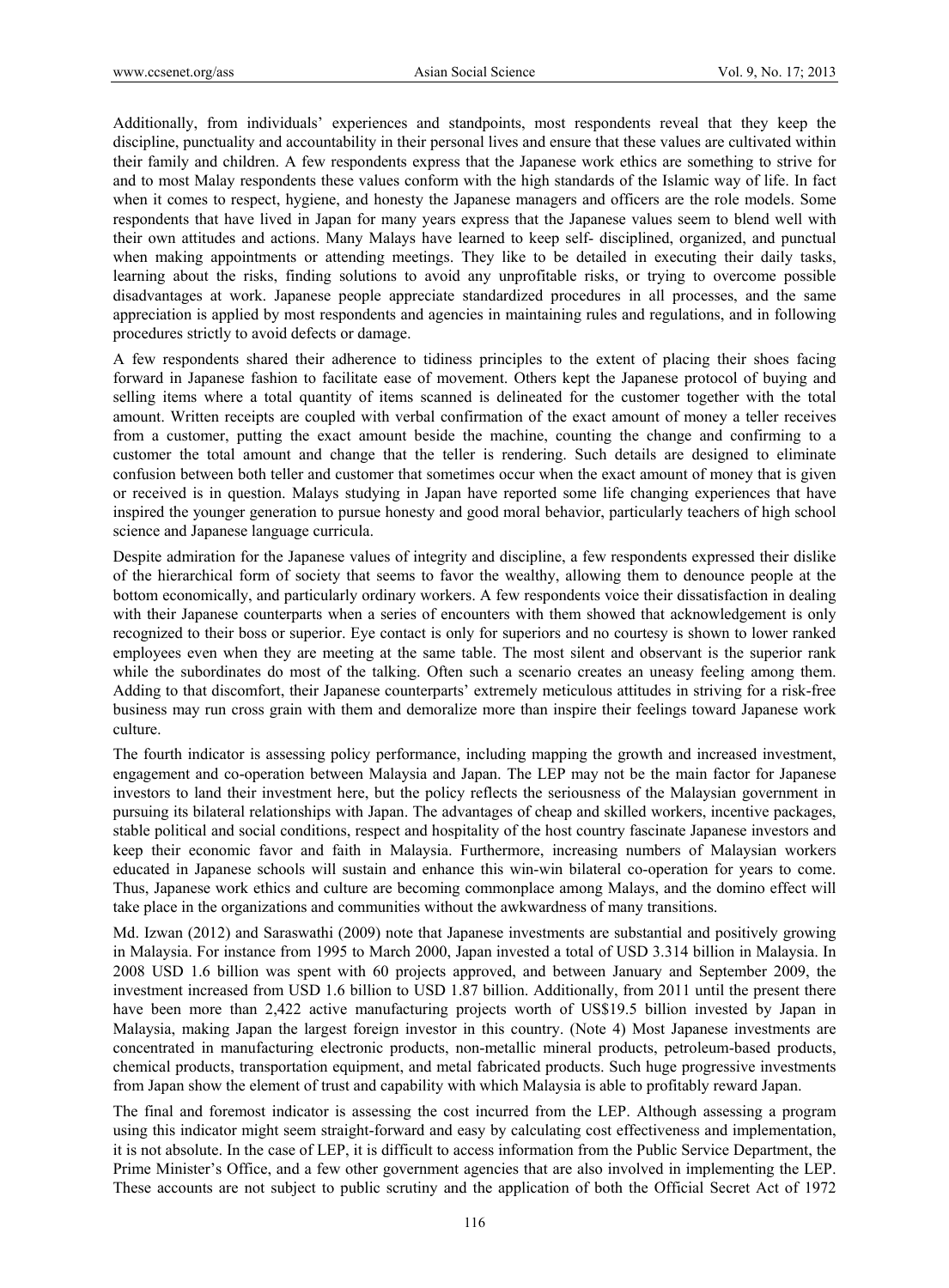(Amended, 2006) and the Sedition Act of 1948 may be used under the name of national security to withhold information. Initially LEP was directed towards human capital development, and there is no doubt that costs incurred for such investment are huge. In the long run it is not so much about the cost because many programs including higher education, tertiary and skills training are being subsidized by Japan. Malaysia has so much more to gain than to lose in this bilateral co-operation, despite some critics dwelling on the high interest of Japanese loans that continue to suffocate a newly industrialized country like Malaysia (Hook & Guang, 1998).

#### **6. Moving Beyond Work Culture and Ethics**

Culturally unfit is no longer an issue because positive behaviors such as integrity, accountability, and loyal dedication at work are culturally accepted and integrated within Malaysian pluralistic local cultures and beliefs. Although "Turning Japanese" may not be the right term to depict the positive and innovative attitudes, modeling and nurturing many Japanese behaviors are rewarding to Malaysians. In fact, Japanese organizational operating systems prove to be exceptional and are working well in most public and private sectors. Thus the LEP is now moving forward to strengthen its *modus operandi* by more closely collaborating and co-operating with Japan than before. One new idea from respondents including Mahathir is the need to establish Japanese higher learning institutions that are fully operated in Malaysia with actual Japanese cultural applications in all aspects of teaching, communicating, researching, and innovating, thereby projecting a solid acculturation within Malaysian society. Institutions on Malaysian soil would benefit more than just a selected few students that could be sent abroad in order to gain exposure. Instead of sending, it is time to bring them here. Education is still the best tool to cultivate and nurture the foundation. It is cost efficient to Malaysia, and the advantage will be shared by the Japanese in terms of minimizing the risks caused by natural disasters in their own country.

Another new aspect is emerging markets for the Japanese in services sectors, particularly the Japanese small and medium companies (SMEs) that are keen to introduce and market their products in Malaysia. Japanese businesses have been focused on manufacturing but are now willing to venture into the *Halal* hub markets in Malaysia and are looking forward to investing in the service sectors (Rupa, 2012). This new development will add to the already diverse foods and packaging markets in Malaysia. Such business opportunities will further open up for possible food manufacturing industries in Malaysia. Massive production and commercialization to meet the supply and demand from the global market would motivate Japan to position Malaysia as its favorite destination for much investing and manufacturing, not limited to electronic goods and engineering expertise.

Moreover, encouraging the Japanese to build their research and development (R&D) centers in Malaysia would hasten technology transfer. Sharing innovations and inventions will benefit both industry and society through co-operation that enhances employment, living standards, cost efficiency, and new market profitability. Perhaps the idea of having a global society that is mobile and moving in terms of providing support and sharing innovations to improve the well-being of the people is no longer an imagined community but a reality in the making. Japan should have the freedom to independently bring its resources in terms of innovation, research and development, and strong positive work cultures to the global market without waiting for American approval. One of many opinions expressed by some respondents is the eagerness to see Japan, and especially Sony, re-emerge with its excellent track record of invention and innovation, being able to compete with Apple and Samsung. In the words of Mahathir, "Japan is struggling with its slow economy due to her close encounters with the US and the challenging inventions of Apple. It is like being against the guru, and now Sony is far behind not just Apple but Samsung." Perhaps the subservient and loyal cultural feeling that Japan has towards America, its father of modernization, causes setbacks for Japan. (Note 5)

# **7. Conclusion**

The LEP is pivotal to Malaysia's entire model of modernization and industrialization. Its vast contributions to changing the traditional attitudes into a robust, disciplined and integrities working culture will continuously affect Malaysian communities because the emphasis on positive behavior is conforming with the belief and values embedded in its communal societies. Thus Japanese work culture and ethics are exceptionally acceptable in this society. In fact, thirty years of policy implementation shows a strong foundation of trust and confidence in the Japanese organizational operating systems and these systems are well applied in most public and private agencies in Malaysia. Although expectations of how far Japanese culture and values will influence individual daily lives is a matter of personal preference, for thousands workers at several Japanese MNCs, alumni of Japanese schools, government officials, entrepreneurs, and local private sector workers, the Japanese work culture and ethics are part of their daily practices at work as well as in their personal lives. Thus, looking east has set Malaysia on a whole new level of development that is an eye opener not only to third world countries but also to the West.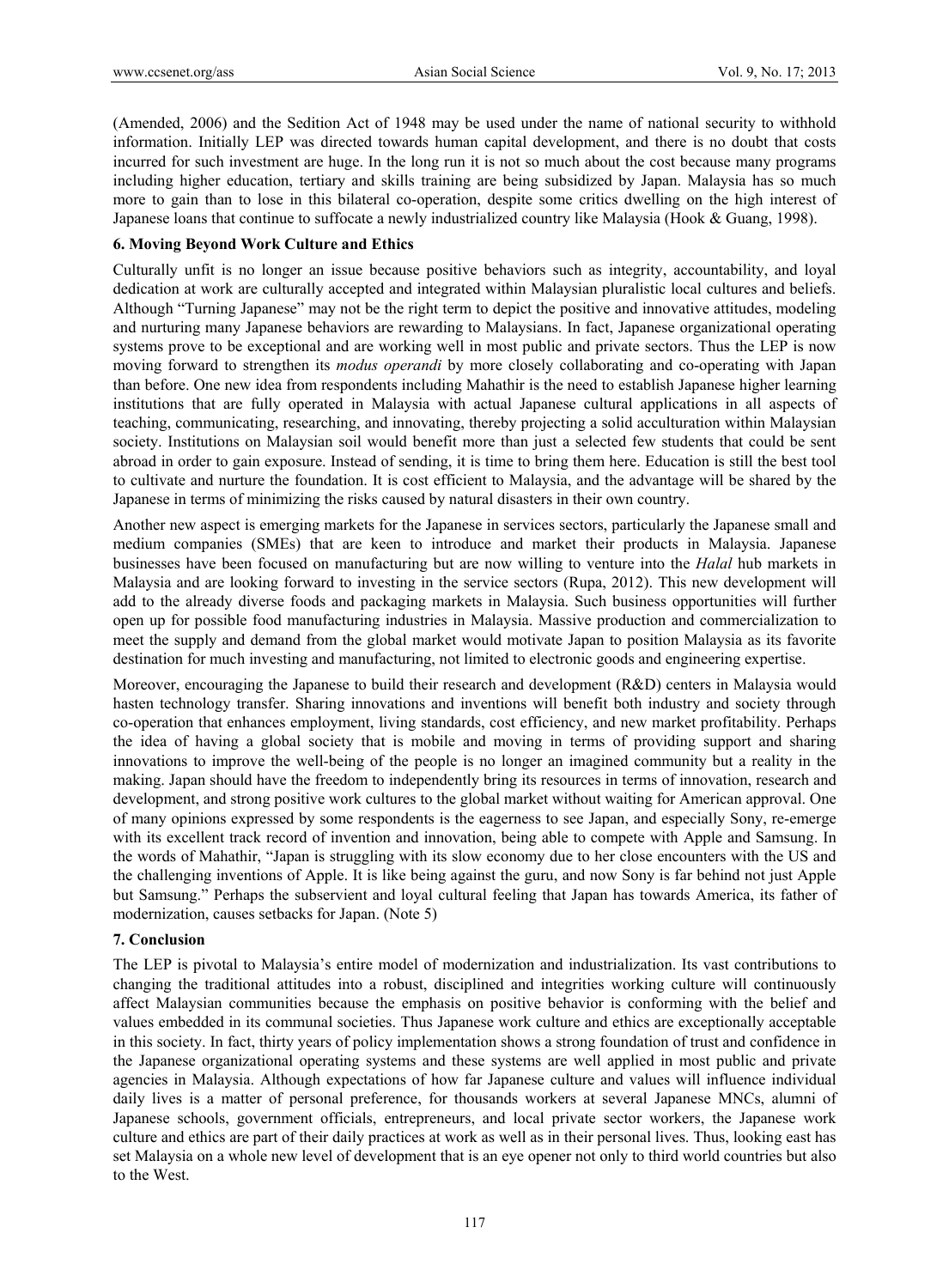#### **References**

- Atarashi, K. (1985). Japan's Economic Cooperation Policy towards the ASEAN countries. *International Affairs (Royal Institute of International Affairs), 61*(1), 109-127. http://dx.doi.org/10.2307/2619782
- Berger, P., & Luckmann, T. (1967). *The Social Construction of Reality*. Garden City, NY: Doubleday.
- Boyd, A., Geerling, T., Gregory, W. J., Kagan, C., Midgley, G., Murray, P., & Walsh, M. P. (2007). Systemic Evaluation: A Participative, Multi-Method Approach. *The Journal of the Operational Research Society, 58*(10), 1306-1320. http://dx.doi.org/10.1057/palgrave.jors.2602281
- Coulon, A. (1995). *Ethnomethodology*. Newbury Park, California: Sage Publication.
- DeLeon, P. (1983). Policy Evaluation and Program Termination. *Policy Studies Review, 2*(4), 631-647. http://dx.doi.org/10.1111/j.1541-1338.1983.tb00793.x
- Furuoka, F. (2003). Economic Relations between Malaysia and Japan: Investment, Trade, Economic Assistance. *Borneo Review, 13*(2), 130-145.
- Furuoka, F. (2007). Malaysia-Japan Relations Under the Mahathir Administration: Case Studies of Look East Policy and Japanese investment in Malaysia. *Asian Survey, 47*(3), 505-519. http://dx.doi.org/10.1525/as.2007.47.3.505
- Furuoka, F., Lo, M. C., & Kato, I. (2007). Japan's Foreign Aid Policy towards Malaysia: Studies of the New Miyazawa Initiative and the Kelau Dam construction. *Economic Journal of Contemporary Japanese Studies*. Retrieved April 18, 2013, from http://www.japanesestudies.org.uk./articles/2007/FuruokaLoKato.html
- Giandomenico, M. (1988). Policy Analysis and Public Deliberation. In R. B. Reich (Ed.), *The Power of Public Ideas*. Cambridge, Massachusetts: Ballinger.
- Hamid, A. A., Hassan, M. E., & dan Arawati, A. (1988). Amalan Konsep Pengeluaran *Just-In-Time*: Kajian Kes Sebuah Syarikat Perkilangan di Malaysia dan Pembekal-Pembekalnya. *Journal Pengurusan,* 6&7, 3-19.
- Hook, W., & Zhang, G. (1998). Japan's Aid Policy since the Cold War: Rhetoric and Reality. *Asian Survey, 38*(11), 1051-1066. http://dx.doi.org/10.2307/2645685
- Howlet, & Ramesh. (1995). *Studying Public Policy: Policy Cycles and Policy Subsystems*. New York: Oxford University Press.
- Izwan, M. (2012, October 10). *Dasar Pandang ke Timur Perlu disambung dan dibangunkan, kata PM*. Retrieved May 2, 2012, from http://www.themalaysianinsider.com/print/bahasa/dsar-pandg-ke-timur
- John, M., & Hudson, J. (1992). Program Evaluation: An Overview. In J. Hudson, J. Mayne & R. Tomlinson (Eds.), *Action Oriented Evaluation in Organization*. Toronto: Wall and Emerson.
- Khalid, K. M. (2004). Malaysian-Japan Relations under Mahathir: Turning Japanese? In B. Welsh (Ed.), *Reflections the Mahathir Years* (pp. 325-332)*.* Washington: The Paul H. Nitze School of Advanced International Studies (SAIS).
- Koda, Y., Yuki, T., & Hong, Y. (2011). *Cross-Border Higher Education for Higher Education for Labor Market Needs: Mobility of Public Funded Malaysian Students to Japan over years.* No. 29, JICA Research Institute.
- Milne, R. S., & Diane, K. M. (1999). *Malaysian Politics under Mahathir*. London: Routledge.
- Nachmias, D. (1995). The Role for Evaluation in Public Policy. In S. Z. Theodoulou & M. A. Cahn (Eds.), *Public Policy: The Essential Readings*. New Jersey: Prentice Hall.
- Palumbo, D. J. (1987). *The Politics of Policy Evaluation*. Beverly Hills: Sage.
- Peter, J. M. (1992). Policy Learning and Failure. *Journal of Public Policy, 12*(4), 331-354. http://dx.doi.org/10.1017/S0143814X00005602
- Ping, L. P. (2004). The Look East Policy, the Japanese Model, and Malaysia. In B. Welsh (Ed.), *Reflections the Mahathir Years* (pp. 318-324)*.* Washington: The Paul H. Nitze School of Advanced International Studies (SAIS).
- Rix, A. (1990). Japan's Foreign Aid Policy: A Capacity for Leadership? *Pacific Affairs, 62*(4), 461-475. http://dx.doi.org/10.2307/2759670
- Rupa, D. (2012). Japanese SMEs keen to foray into global Halal mart via KL. *News Strait Times*. Retrieved June 25, 2013, from http://www.btimes.com.my/Current\_News/BTIMES/articles/rup04c